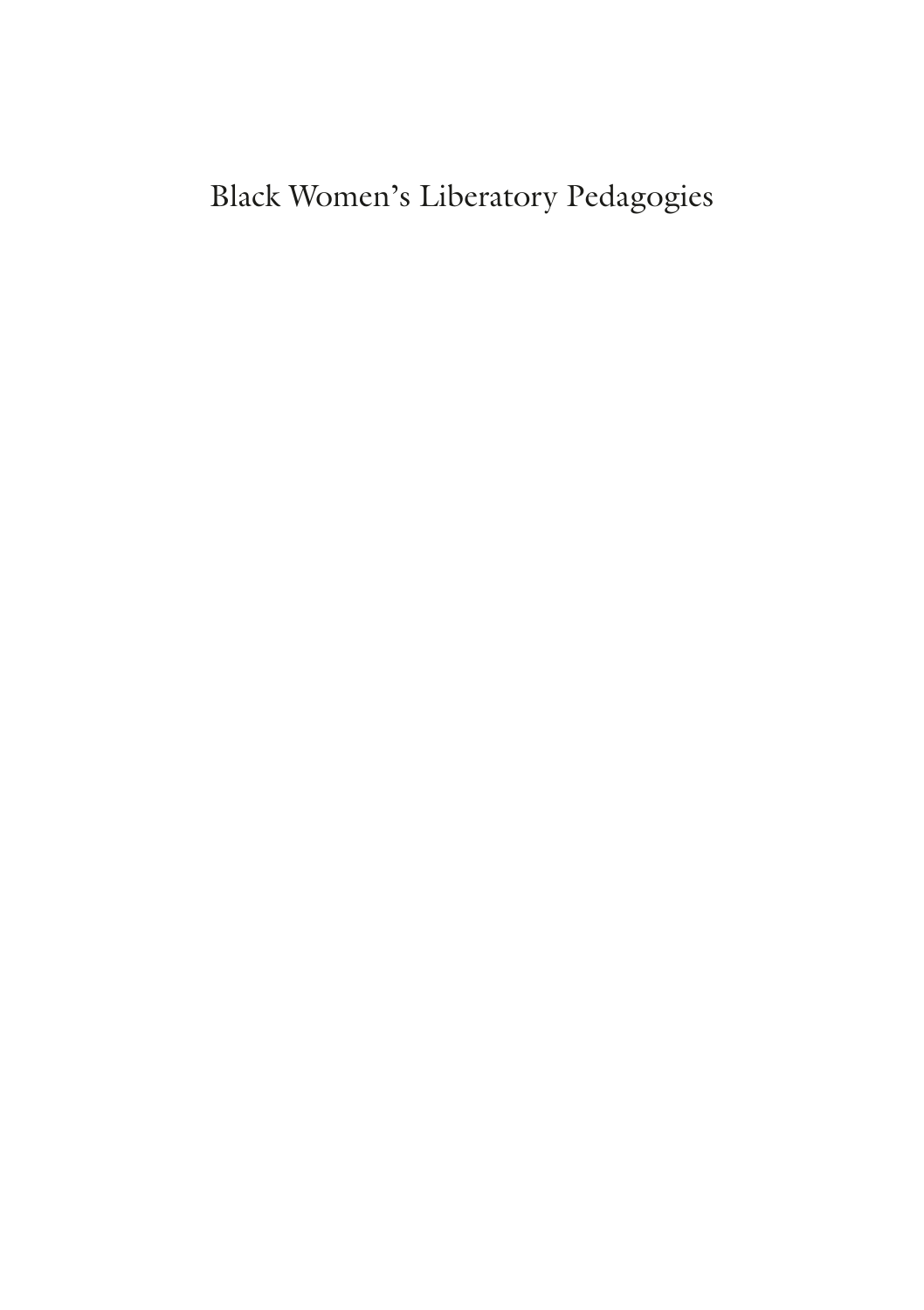Olivia N. Perlow • Durene I. Wheeler Sharon L. Bethea • BarBara M. Scott Editors

# Black Women's Liberatory Pedagogies

Resistance, Transformation, and Healing Within and Beyond the Academy

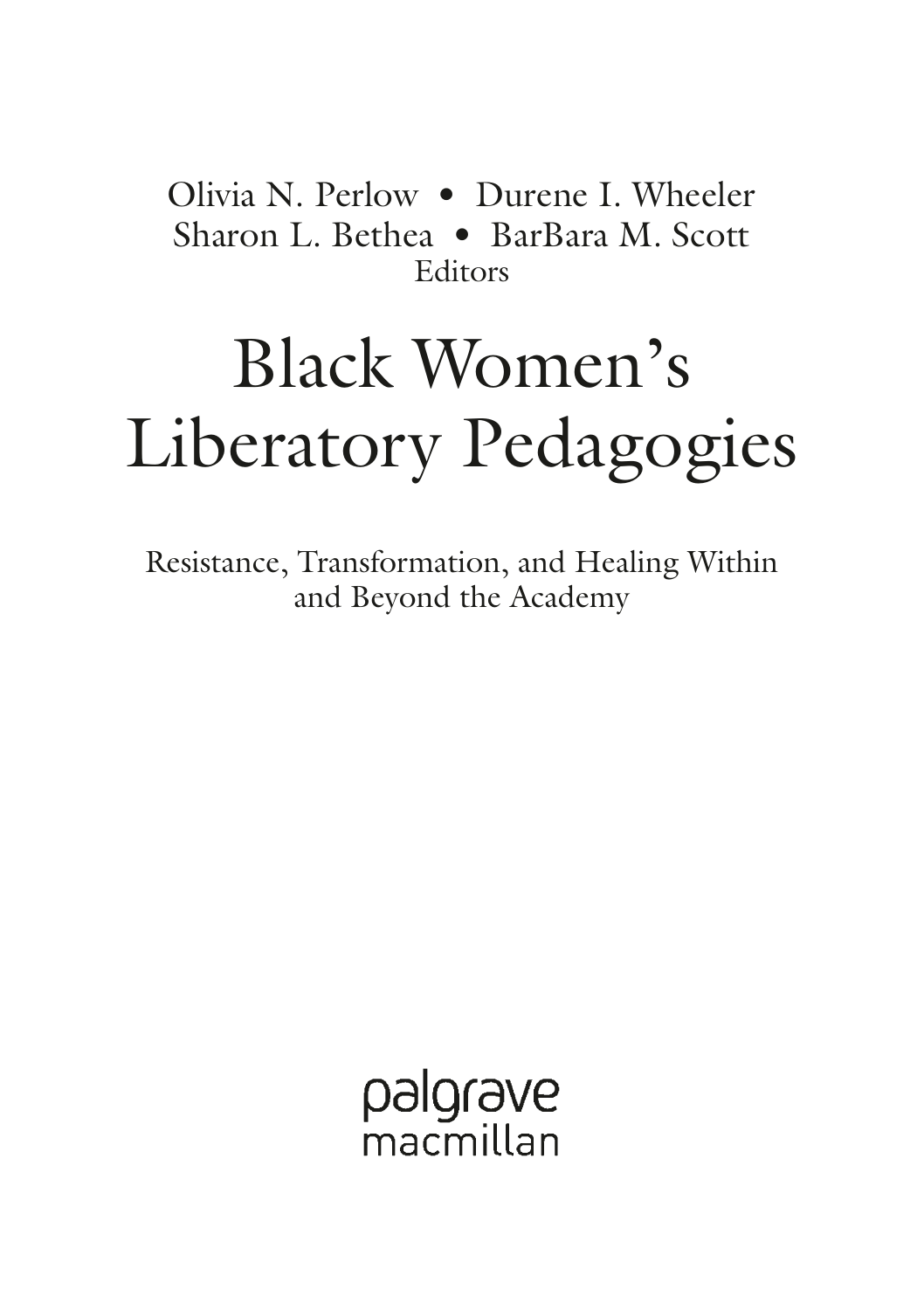*Editors* Olivia N. Perlow Northeastern Illinois University Chicago, Illinois, USA

Sharon L. Bethea Northeastern Illinois University Chicago, Illinois, USA

Durene I. Wheeler Northeastern Illinois University Chicago, Illinois, USA

BarBara M. Scott Northeastern Illinois University Chicago, Illinois, USA

#### ISBN 978-3-319-65788-2 ISBN 978-3-319-65789-9 (eBook) <https://doi.org/10.1007/978-3-319-65789-9>

Library of Congress Control Number: 2017957620

© The Editor(s) (if applicable) and The Author(s) 2018

This work is subject to copyright. All rights are solely and exclusively licensed by the Publisher, whether the whole or part of the material is concerned, specifically the rights of translation, reprinting, reuse of illustrations, recitation, broadcasting, reproduction on microfilms or in any other physical way, and transmission or information storage and retrieval, electronic adaptation, computer software, or by similar or dissimilar methodology now known or hereafter developed.

The use of general descriptive names, registered names, trademarks, service marks, etc. in this publication does not imply, even in the absence of a specific statement, that such names are exempt from the relevant protective laws and regulations and therefore free for general use. The publisher, the authors and the editors are safe to assume that the advice and information in this book are believed to be true and accurate at the date of publication. Neither the publisher nor the authors or the editors give a warranty, express or implied, with respect to the material contained herein or for any errors or omissions that may have been made. The publisher remains neutral with regard to jurisdictional claims in published maps and institutional affiliations.

Cover illustration: © Cattallina / iStock / Getty Images Plus

Printed on acid-free paper

This Palgrave Macmillan imprint is published by Springer Nature The registered company is Springer International Publishing AG The registered company address is: Gewerbestrasse 11, 6330 Cham, Switzerland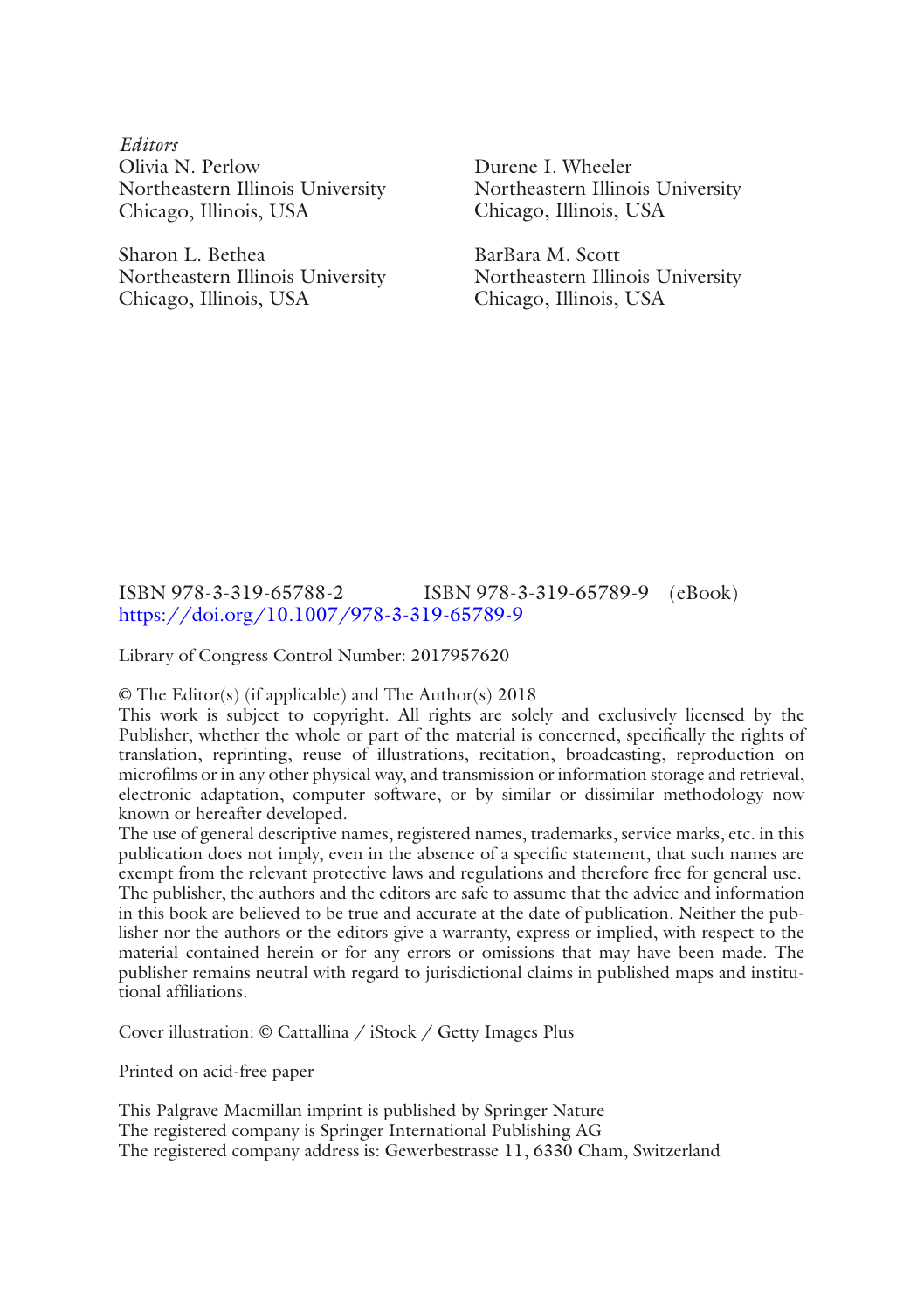*We dedicate this volume to our foremothers, bloodmothers, and othermothers upon whose shoulders we stand and whose fighting spirits live in us today. Their impeccable foresight, fortitude, and commitment to social justice and equality has expanded our horizons and improved our communities and our lives. We continue to be inspired by them and we are honored to follow in their formidable footsteps.*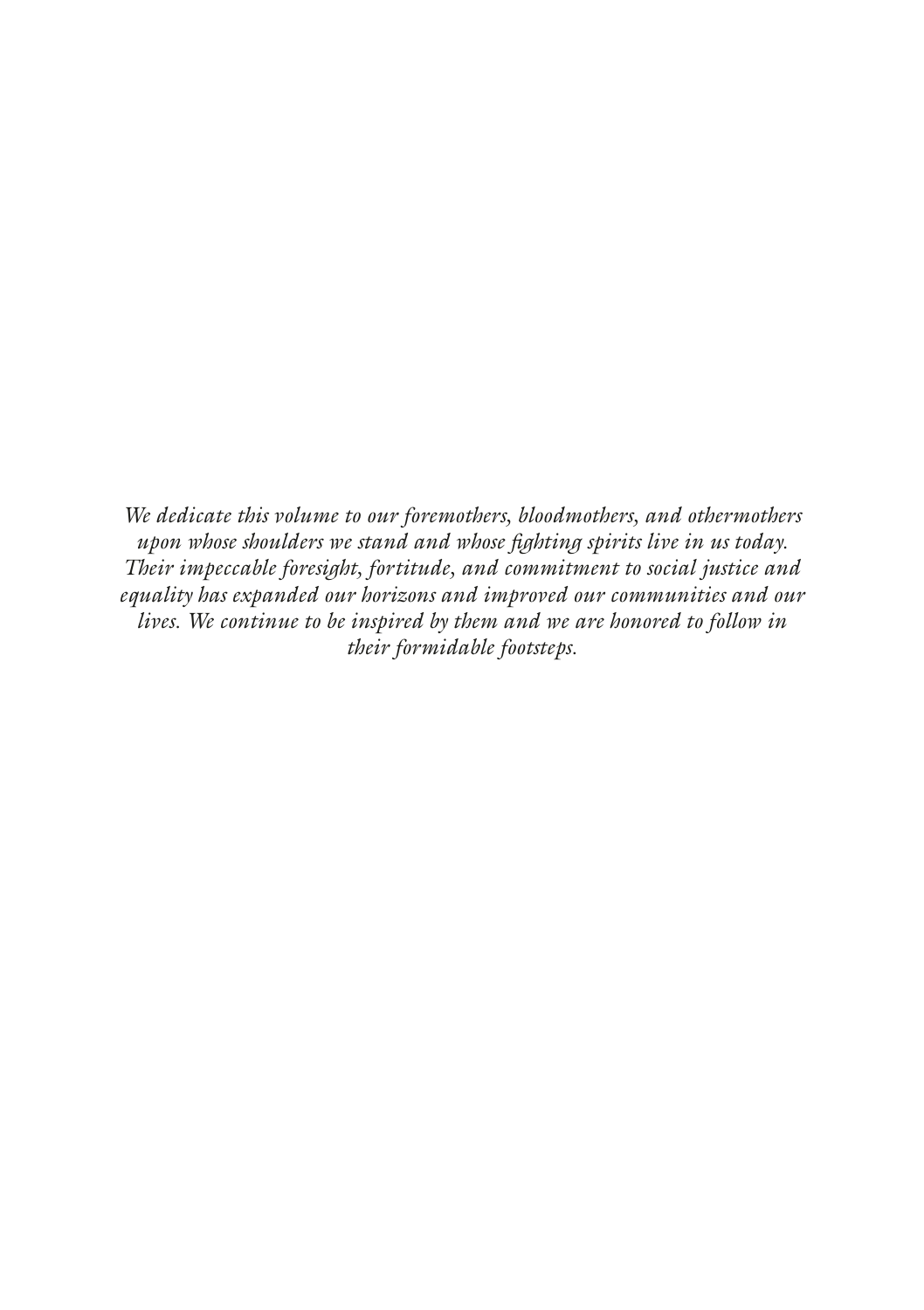#### **PREFACE**

This book is simultaneously a personal and political project, which are of course inextricably linked. The idea for this volume, conceived via "kitchen table" talks and sista girl check-ins, was birthed out of our relentless resistance to the continuous denial and dismissal of Black women's intellectual production and liberation projects. In these moments, we began to envision an intellectual space to celebrate the breadth of Black women's liberatory practices, contextualizing them within our lived experiences.

Over the course of this project, we have learned many life lessons, one of the most profound being that despite numerous academic and political accomplishments, so many Black women carry a *brave bruised girlchild* inside of them. She has continually been told that she is not good enough, not smart enough, and that she does not deserve to let her light shine. Even though Black women are often able to intellectualize our awareness of the negative socio-political messages constructed about us, it is not easy to escape their impact.

We came to realize that with all of our presumed sophistication, we were not exempt from this conundrum. Consequently, we found ourselves coaching many of the authors and each other through the very difficult writing process, which required collectively and radically embracing our vulnerabilities as well as our knowledge, skills, and ways of being as Black women and as scholars. By cultivating mutually empowering co-mentoring relationships with many of the Black women in this volume, we engaged in what Denise Taliaferro Baszile calls the *praxis of radical Black female intersubjectivity*, or what Mary Louise McCarthy calls a *pedagogy of*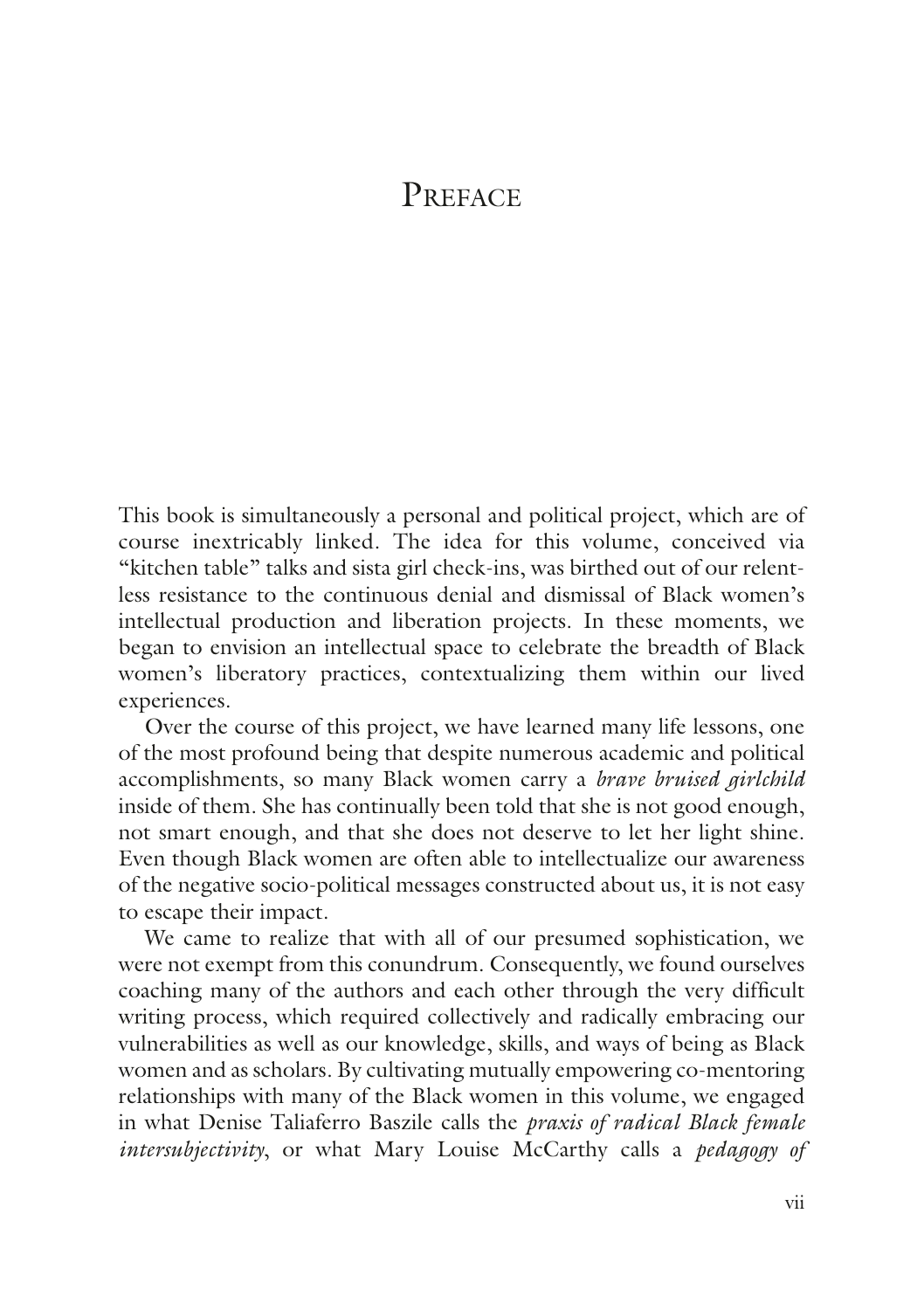*Sistership*. Guided by the spirits of our ancestors and foremothers, we invoked the bonds that stretch across time and space. In so doing, we were able to discover and/or reclaim our collective power as Black women. Acknowledging each other, we reaffirmed our own and each other's humanity.

The editorial process took unfamiliar twists and turns, leading us to places we never envisioned or experienced, but nevertheless embraced. Throughout this process, some of the women (including ourselves) experienced illness (both physical and mental), financial strain, the dissolution of partnerships, the incarceration, and even the passing of loved ones. And yet, these are the everyday lives of Black women. Although we took extra precaution to be tender with each other, if at any time we failed to be as gentle as we could've or should've been, we are truly sorry, for transcending the *culture of domination* is not always easy or straightforward.

Notwithstanding these challenges, we were able to provide, not only an intellectual space but also, in keeping with our African traditions, a spiritual and familial space in which we constructed a community of resistance as we continue to develop and hone our talents and skills as educators and activists. Within the context of such nurturing intellectual spaces, we can continue our resistance and liberatory work that challenges the Western intellectual tradition of white and male superiority, of socially constructed knowledge and exclusivity—spaces where we develop, set forth, and share strategies for liberation.

To be sure, in the final analysis, the purpose of this volume is not to appease, make comfortable nor safe, those that do not share our struggle. Rather our primary goal is to plant seeds of resistance, water the roots of transformation, and cultivate the fruits of healing for Black women, our communities, and humanity as a whole. In conclusion, for us as well as many of the authors, this volume has been about going home—a spiritual and metaphysical repatriation—an honoring and celebration of our ancestors and foremothers as well as our African roots, all of which have kept us grounded in a vision of a more just and humane world. Ashe.

| Chicago, IL | Olivia N. Perlow  |
|-------------|-------------------|
| Chicago, IL | Durene I. Wheeler |
| Chicago, IL | Sharon L. Bethea  |
| Chicago, IL | BarBara M. Scott  |
|             |                   |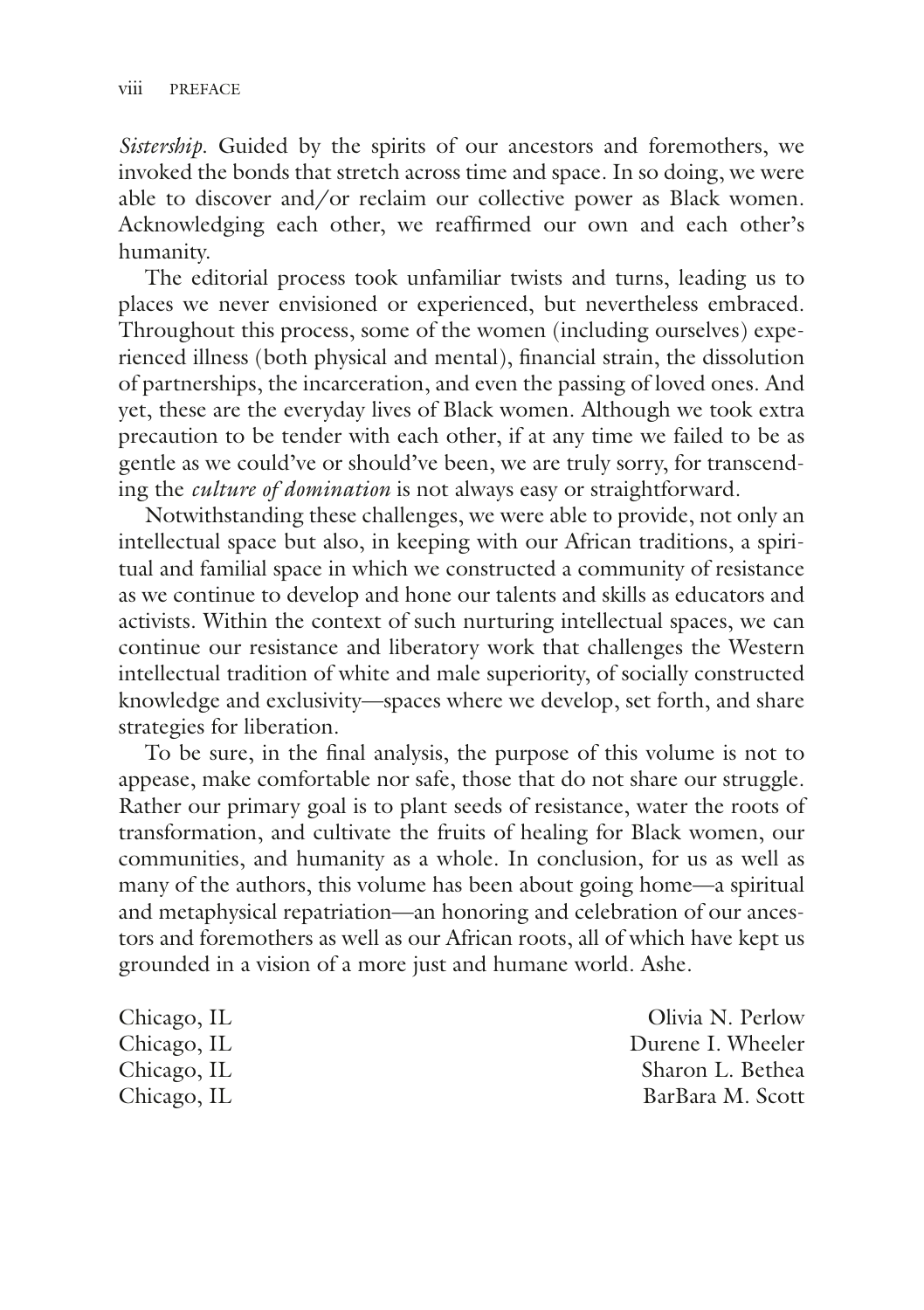#### LIBERATION PEDAGOGIES

(For the twins, Minnie Lee and Mattie Mae)

—Joy James, Williams College

*Black Women's Liberatory Pedagogies* provides many examples of what it means to risk to be both teacher and learner in the pursuit of freedoms that serve privileges or predations of the captor.

The authors write as liberators—for themselves, their communities, and institutions. They labor for *thinking* that revives concepts of what is *just*. The issue of justice, so central to this volume, is of course an issue of politics and power.

These first decades of the twenty-first century have been a political roller coaster ride. The breakneck speed of our perilous journey in democracy is marked by cheap thrills and screams yet offers no new destinations: We end up where we started. This book brakes at personal, national, and global impulses that shut eyes tightly against a blurred, accelerated world where carnival barkers and salesmen engineer nerve-wracking tumult with threats and violence that most—especially Black women—can neither avert nor control.

In this climate, *Black Women's Liberatory Pedagogies* becomes essential. It has the courage to call us to senses shaped by community "theorizing." Historically depicted as interlopers within the realm of "higher thinking," infantilized as entertainment and caretakers, Black women see the scope and depth of their intellectual, political, artistic-spiritual autonomy overlooked or underestimated. Still, as progressives or radicals they redefine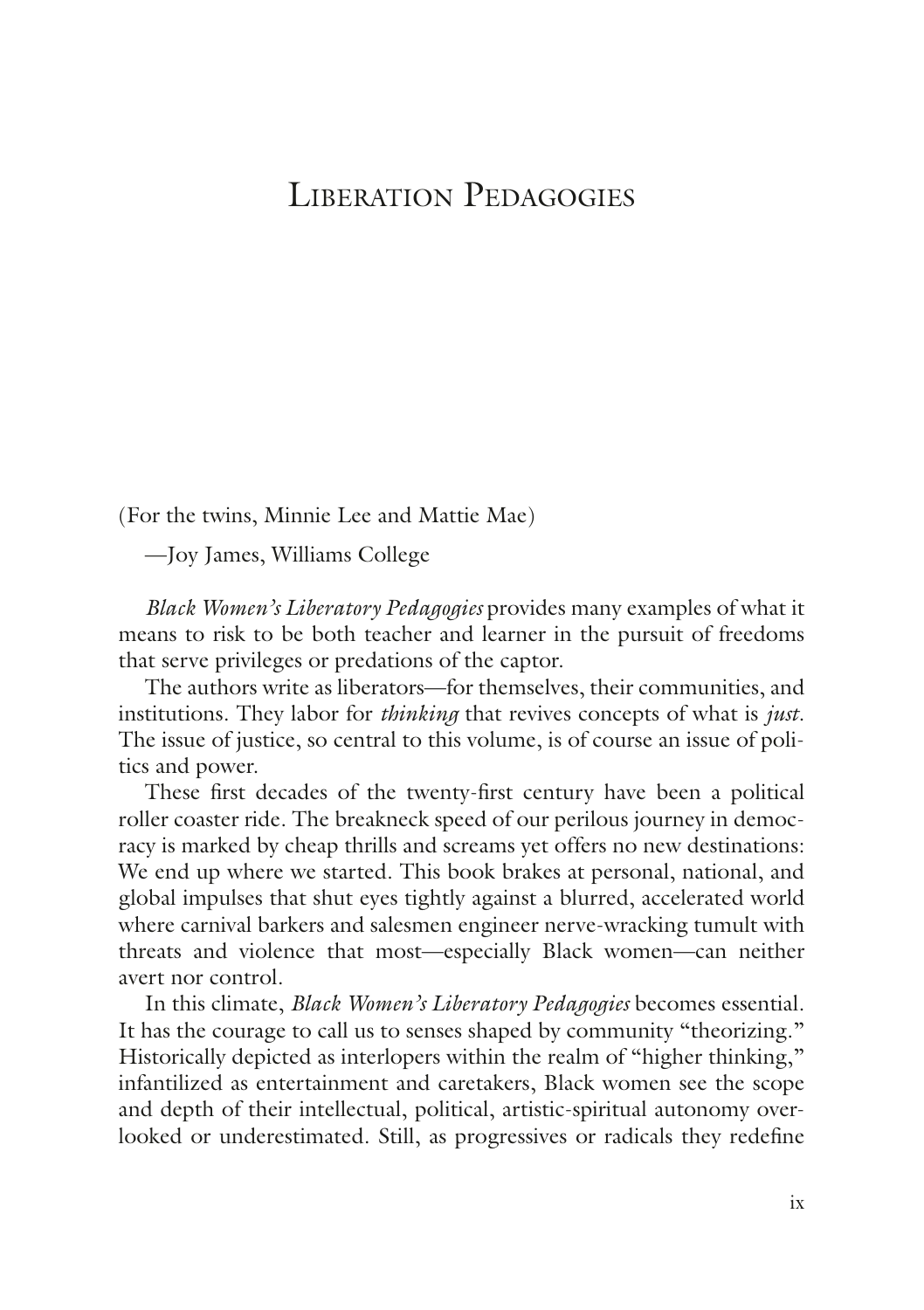the academy. Re-centering its pantheon and factory, while deflecting abuse or "micro and macro aggressions," Black women educators continue to demand accountability and insight.

Dismissive attitudes and attacks challenge Black female presence, scholarship, and integrity reflected in research, narratives, critiques, and art. However, this book moves past vilification to examine how educators turn victimization into inspiration in order to leverage a productivity that focuses on liberatory, critical thinking.

Victimization does not constitute leadership. Resistance does. In subtle and bold ways, *Black Women's Liberatory Pedagogies* presents scholarship, insight, humor, and humility that rewrites what it means to be a thoughtful, caring person with capaciousness for thought directed toward reality rather than deceptions. In and as resistance, these writers "threaten" demagoguery and refined and vulgar violence in which capture and consumption disproportionately fixate on Black women.

In a fair fight, opponents meet you in a battle of ethical ideals and intellectualism. Fair fights are rare. With the absence of public, intellectual debate, distortions and lies are increasingly more fashionable than virtue. Recognizing precarity, this book unveils unethical ploys and rewrites the codes for obtainable freedom.

Not everyone desires pedagogies of liberation. Structures demand unwavering loyalty to themselves, at the expense of truth telling and theorizing. Yet, here readers find fidelity to forms and figures of brilliance that allow teaching with dignity and honor.

Books are not sufficient on their own to make necessary changes. Backlash and co-optation are common. The dismissals of Black women building liberation pedagogies function in a similar way to man-made  $CO<sub>2</sub>$ emissions. Anti-Black female intellectualism exudes a pernicious toxicity. The denigration or celebration of Black female resilience co-exists with Black women's emotional, intellectual, biological amputations, prosthetics, and graveyards. This is why the political organizing expressed in this text is extremely important.

We celebrate this publication for varied reasons. First, because, as Audre Lorde observes, we were never meant to survive, and definitely not in the academy. Second, because, as Octavia Butler notes, with foreign bodies clearly marked by dismemberments and mutations, Black maternals disciplined by love inevitably fight captivity. Third, because collective genealogy reveals that ancestral mothers made formidable demands upon the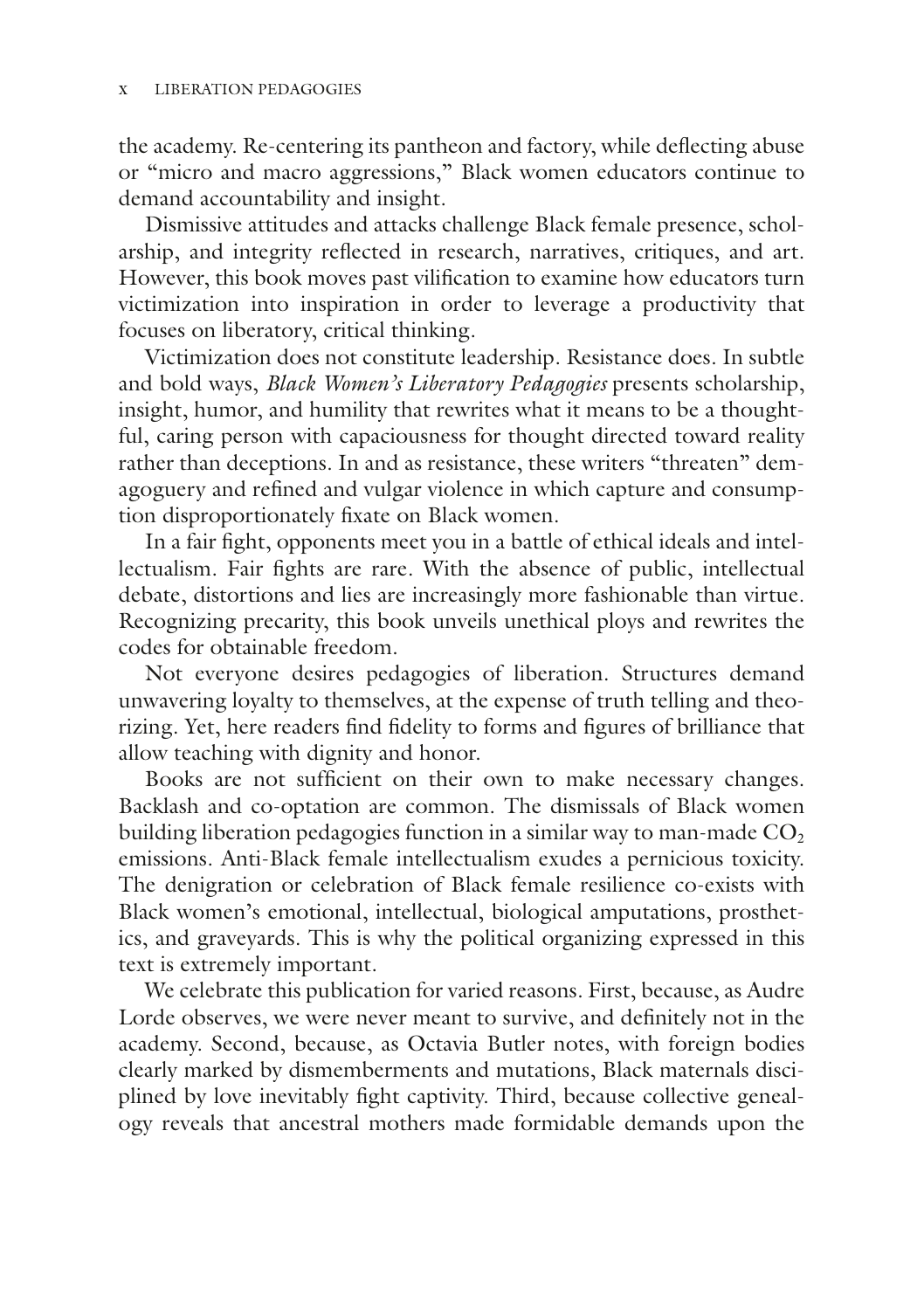truth: Whenever and wherever truth was interred, they unearthed everything including their own lives to restore it.

We have all buried and will continue to bury our mothers. Some mothers raised us intellectually with spirit. Other mothers abandoned us after giving what they could spare in a rage with defeat that they thought could not be undone. The maternal lineage exists in the tutelage of Toni, Zoe, Cecile, Uvanney, Valerie, Kirsten, Andrea, Raven, Kathryn, A. Marie, Edward, Eyo, William, Loretta, Stephanie, Eve, Janaé, Derise, Lakeesha, Denise, Jennifer, and Olivia, Durene, Sharon, BarBara.

Their anthology is thorny. Its painful and devastating experiential knowledge shapes scholarship, alphabet, and grammar in a fiery critique written on the board and wall. With steely, patient kindness, these epistemologies work to refuse cheap games and offer instead a transformative thrill: Swim in the dark, cool waters of Yemoya and Oshun, and, rather than fixate on drowning, focus on the fires lit to illuminate shore.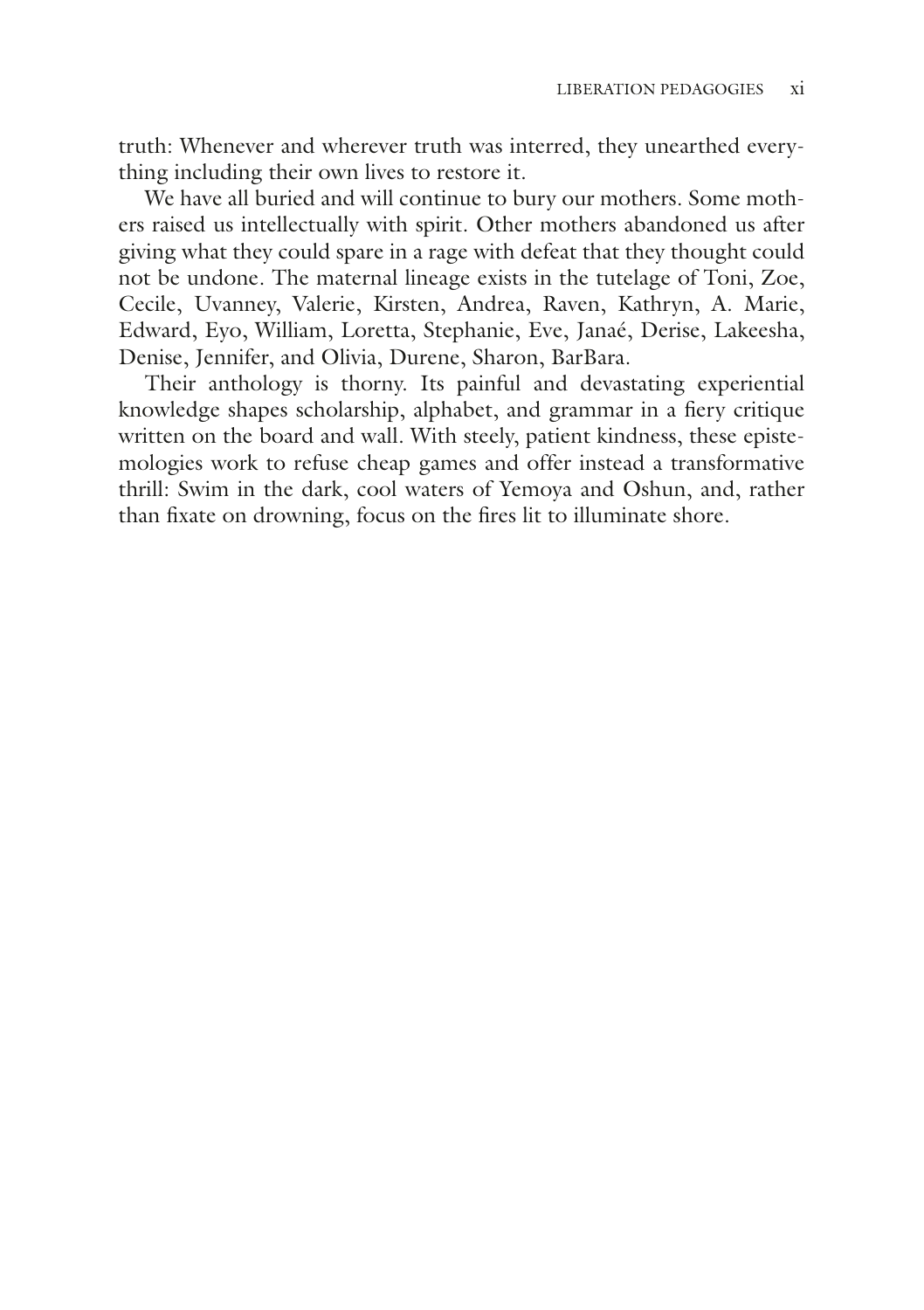### **CONTENTS**

| 1.                      | Introduction<br>Olivia N. Perlow, Durene I. Wheeler, Sharon L. Bethea,<br>and BarBara M. Scott                                                                                               | 1  |
|-------------------------|----------------------------------------------------------------------------------------------------------------------------------------------------------------------------------------------|----|
|                         | Part I Challenges to Black Women in the Academy:<br>Pedagogies of Resistance                                                                                                                 | 19 |
|                         | 2 The Curriculum That Has No Name: A Choreo-pedagogy<br>for Colored Girls Seeking to Fly over the Rainbow<br>Toni C. King                                                                    | 21 |
| 3                       | <b>Black Skin, White Masks: Negotiating Institutional</b><br><b>Resistance to Revolutionary Pedagogy and Praxis in</b><br>the HBCU<br>Zoe Spencer                                            | 45 |
| $\overline{\mathbf{4}}$ | <b>Black Women Academics and Senior Managers</b><br><b>Resisting Gendered Racism in British Higher</b><br><b>Education Institutions</b><br>Cecile Wright, Uvanney Maylor, and Valerie Watson | 65 |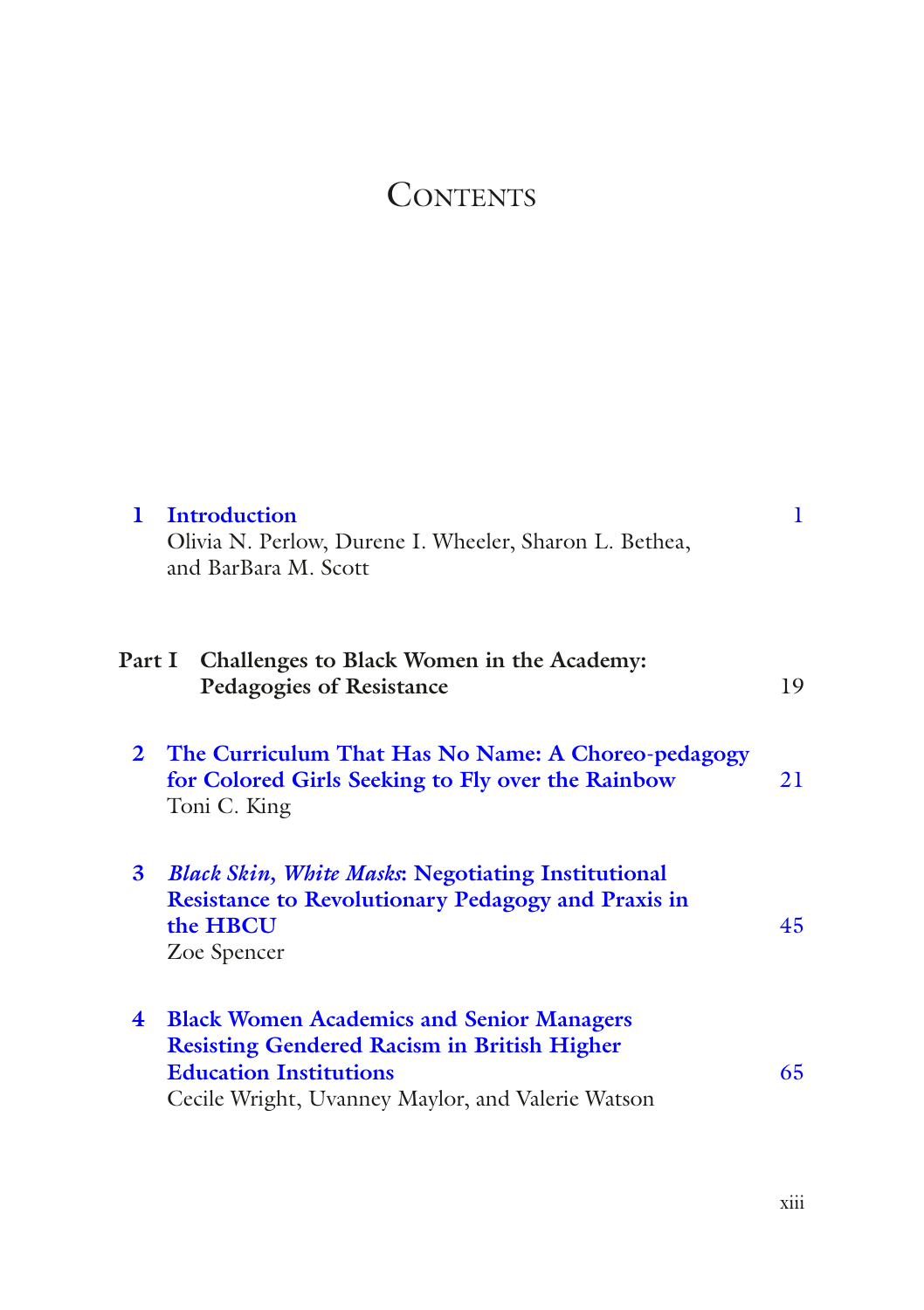| X1V | <b>CONTENTS</b> |
|-----|-----------------|
|     |                 |

| 5              | <b>Stories of Migration: Passing Through, Crossing Over,</b><br>and Decolonial Transgressing in Academyland<br>Kirsten T. Edwards                                                          | 85  |
|----------------|--------------------------------------------------------------------------------------------------------------------------------------------------------------------------------------------|-----|
| 6              | Gettin' Free: Anger as Resistance to White Supremacy<br>Within and Beyond the Academy<br>Olivia N. Perlow                                                                                  | 101 |
| $\overline{7}$ | <b>Black Women's Co-Mentoring Relationships as</b><br><b>Resistance to Marginalization at a PWI</b><br>Andrea N. Baldwin and Raven Johnson                                                 | 125 |
| Part II        | Transformative Pedagogies: Theory, Praxis,<br><b>Strategies, and Applications</b>                                                                                                          | 141 |
| 8              | Teaching and Learning Philosophical "Special"<br><b>Topics: Black Feminism and Intersectionality</b><br>Kathryn T. Gines, A. Marie Ranjbar, Edward O'Byrn,<br>Eyo Ewara, and William Paris | 143 |
| 9              | Teaching Reproductive Justice: An Activist's Approach<br>Loretta J. Ross                                                                                                                   | 159 |
| 10             | Close/Bye: Staging [State] Intimacy and Betrayal<br>in 'Performance of Literature'<br>Stephanie Leigh Batiste                                                                              | 181 |
| 11             | The Quality of the Light: Evidence, Truths, and the<br><b>Odd Practice of the Poet-Sociologist</b><br>Eve L. Ewing                                                                         | 195 |
| 12             | <b>Black Queer Feminism as Praxis: Building an</b><br><b>Organization and a Movement</b><br>Janaé E. Bonsu                                                                                 | 211 |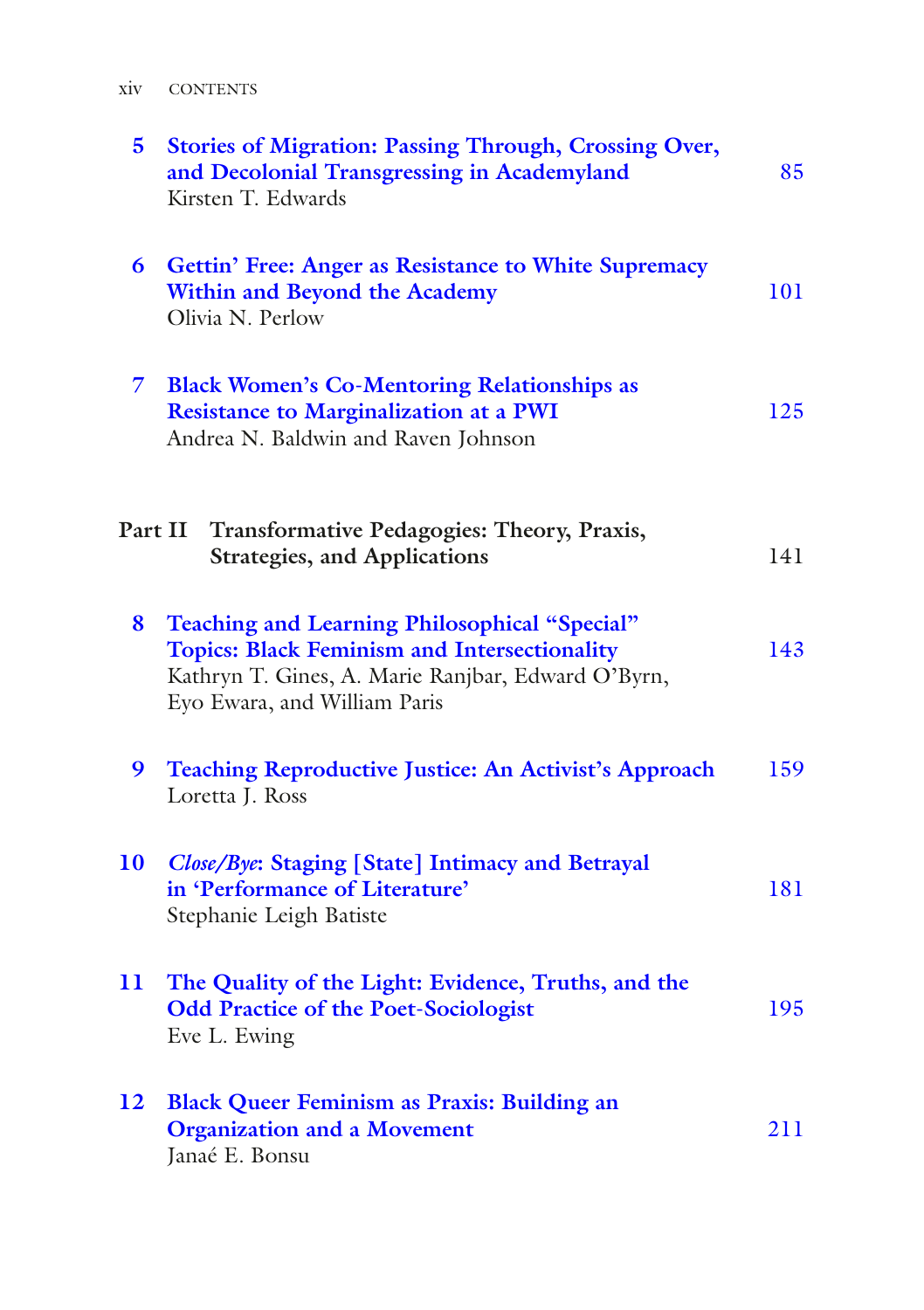|                 | <b>CONTENTS</b>                                                                                                                                     | XV  |
|-----------------|-----------------------------------------------------------------------------------------------------------------------------------------------------|-----|
|                 | Part III Pedagogies of Healing                                                                                                                      | 225 |
| 13              | Calling on the Divine and Sacred Energy of Queens:<br>Bringing Afrikan Indigenous Wisdom and Spirituality<br>to the Academy<br>Derise Tolliver Atta | 227 |
| 14              | Healing Through (Re)Membering and (Re)Claiming<br><b>Ancestral Knowledge About Black Witch Magic</b><br>Lakeesha J. Harris                          | 245 |
| 15              | <b>Another Lesson Before Dying: Toward a Pedagogy</b><br>of Black Self-Love<br>Denise Taliaferro Baszile                                            | 265 |
| 16              | <b>Healing Circles as Black Feminist Pedagogical</b><br><b>Interventions</b><br>Jennifer L. Richardson                                              | 281 |
| 17 <sup>7</sup> | Kuja Nyumbani (Coming Home): Using African-<br><b>Centered Pedagogy to Educate Black Students in</b><br>the Academy<br>Sharon L. Bethea             | 295 |
| 18              | Afterword: Giving Life-Black Women's Liberatory<br>Praxis<br>Helen A. Neville                                                                       | 321 |
| Index           |                                                                                                                                                     | 325 |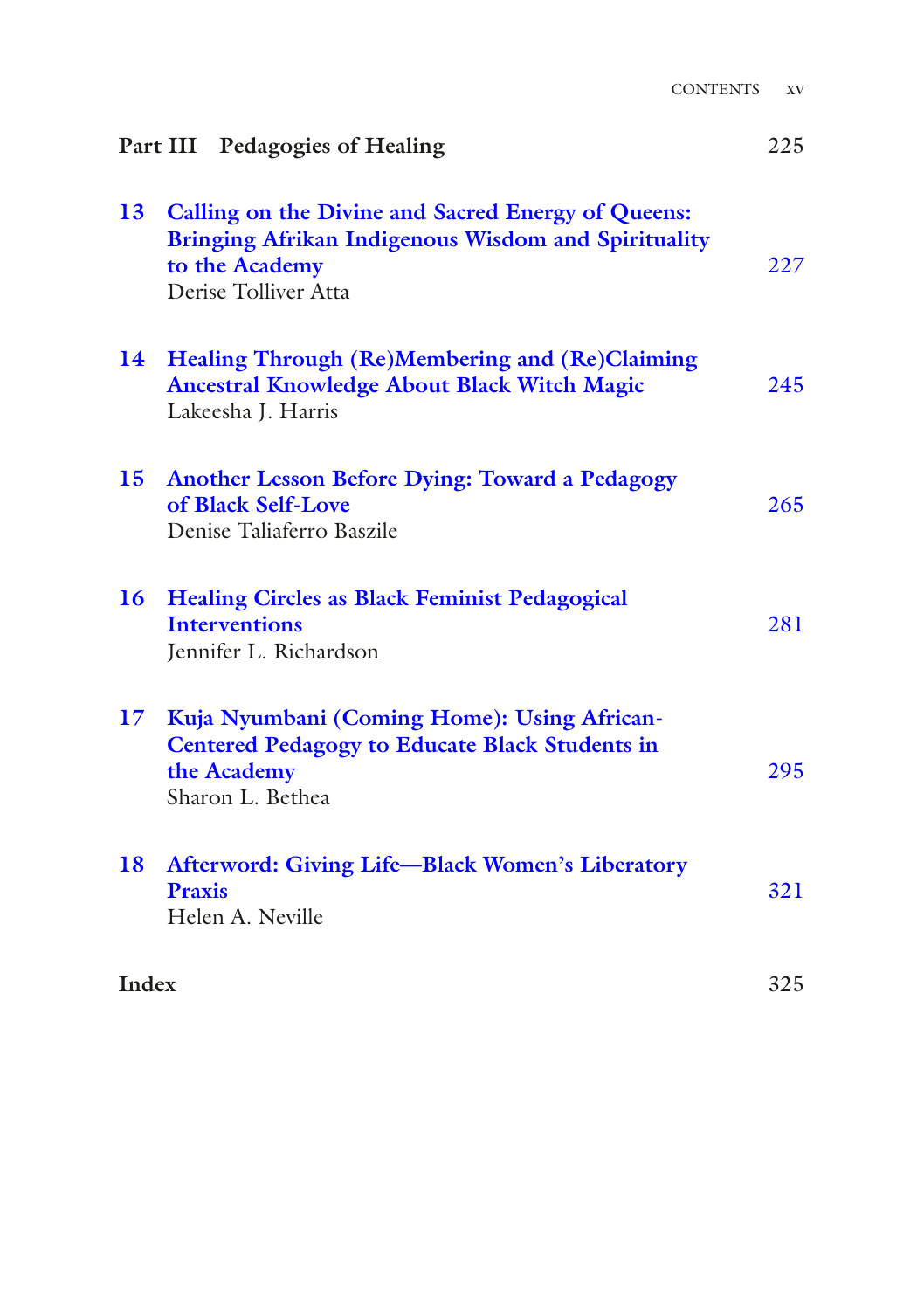#### NOTES ON CONTRIBUTORS

**Derise Tolliver Atta,** Ph.D., is a tenured Associate Professor at the School for New Learning (SNL), DePaul University. Dr. Tolliver Atta, a licensed clinical psychologist, is a past Chicago Director of the DePaul University/Tangaza University College B.A. Degree Program, which was based in Nairobi, Kenya. She has been the co-director of DePaul University's travel study program to Ghana, West Africa, since 1996 and is currently the faculty coordinator of the SNL International and Travel Study Committee. She has been recognized at the university level for excellence in teaching and her commitment to diversity and social justice.

**Andrea N. Baldwin** is an attorney-at-law and transnational feminist, who holds a Ph.D. in gender and development studies, and an M.Sc. in international trade policy. Dr. Baldwin is a visiting assistant professor in the Gender and Women's Studies Department, and the Assistant Director of the Africana Studies program at Connecticut College. Her research interests include transnational feminist epistemology, theorizing pedagogy as a form of feminist activism, and Caribbean cultural studies.

**Denise Taliaferro Baszile** is Associate Dean of Diversity and Student Experience and Associate Professor of Curriculum and Cultural Studies at Miami University. Denise's work focuses on understanding curriculum as racial/gendered text with an emphasis on disrupting traditional modes of knowledge production, validation, and representation. Her scholarship draws on curriculum theory, critical race theory, and Black feminist theory and seeks a fuller understanding rather than simply a legitimate understanding of the dynamic relationship between race, gender, and knowledge.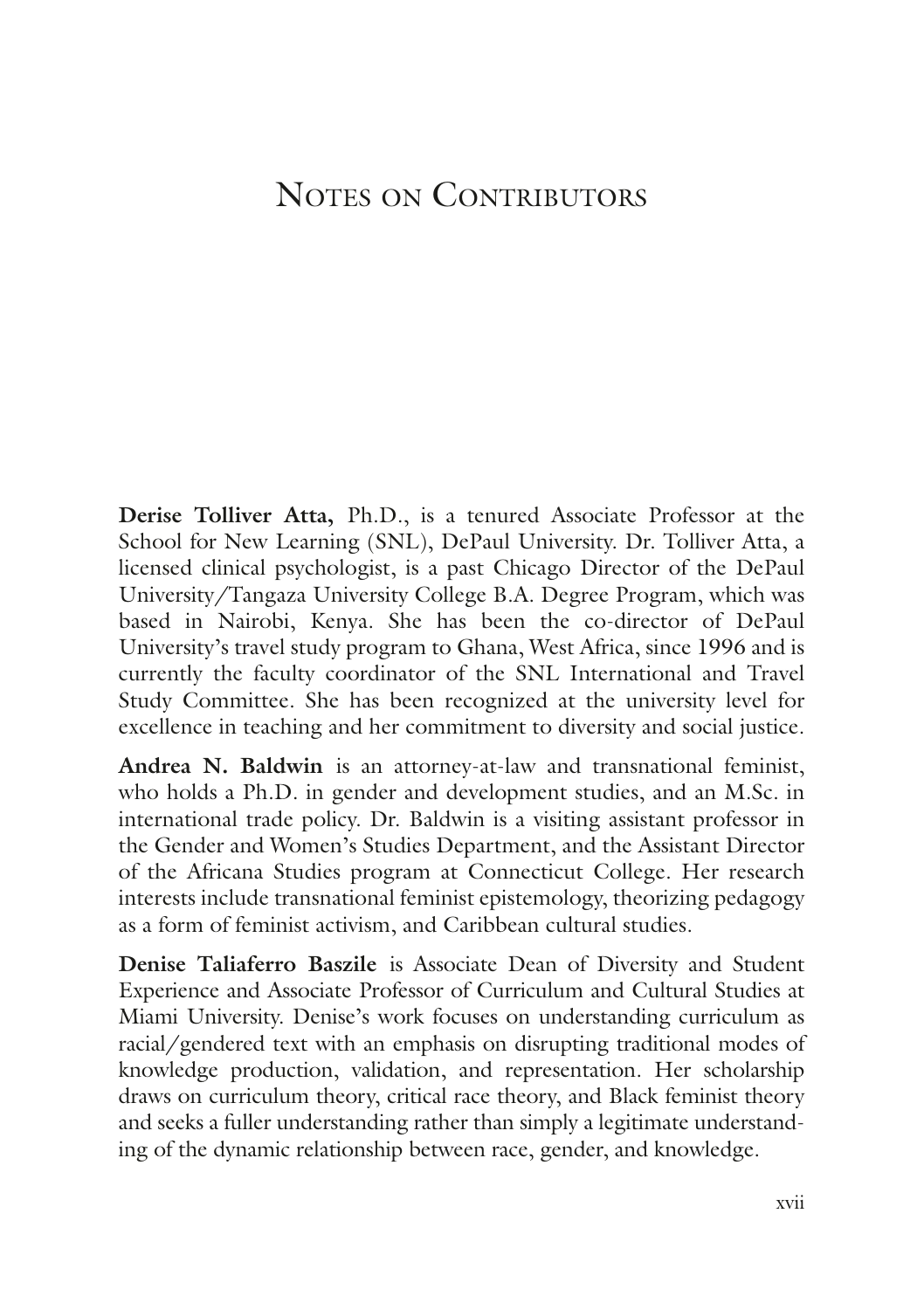**Stephanie Leigh Batiste** is Associate Professor of Black Studies and English at the University of California at Santa Barbara and Director of the Hemispheric South/s Research Initiative. Batiste co-edits the NYU Book Series Performance and American Culture and directs the UCSB Hemispheric South/s Research Initiative. Her book *Darkening Mirrors: Imperial Representation in Depression Era African American Performance* (Duke University Press, 2011) focuses on the relationship between power and identity in Black performance cultures to reimagine Black life and ways of being. She is also a creative writer, performer, and supporter of the arts.

**Sharon L. Bethea** is Associate Professor in Counselor Education, Inner City Studies and Coordinator of the African and African American Studies Program at Northeastern Illinois University. She serves on the National Board for the Association of Black Psychologists. Her interests are African healing systems, Black youth civic engagement, and African Diaspora study abroad with students.

**Janaé E. Bonsu** is an activist-scholar and organizer based in Chicago. She serves as the National Public Policy Chair of Black Youth Project 100 (BYP100), a national member-led organization of 18- to 35-year-old Black activists and organizers dedicated to creating justice and freedom through a Black Queer Feminist lens. Janaé is also a Ph.D. candidate in social work at the University of Illinois at Chicago, where her work focuses on Black women, state violence, and alternatives to state intervention.

**Kirsten T. Edwards** is Assistant Professor of Educational Leadership and Policy Studies, as well as affiliate faculty for Women's and Gender Studies and the Center for Social Justice at the University of Oklahoma in Norman, Oklahoma. Her research merges philosophies of higher education, college curriculum, and pedagogy. More specifically, Dr. Edwards is interested in the ways that socio-cultural identity and context influence teaching and learning in post-secondary education. Dr. Edwards received her Ph.D. in Higher Education Administration with a specialization in Curriculum Theory at Louisiana State University in Baton Rouge, Louisiana. She additionally holds a cognate in Women's and Gender Studies.

**Eyo Ewara** is a Ph.D. candidate in Philosophy at the Pennsylvania State University. His research focuses on ontology through the intersections of continental philosophy, queer theory, and critical philosophy of race. His work currently centers on questions around the conceptions of ethical comportment that resist intelligible appearance politics of civil society.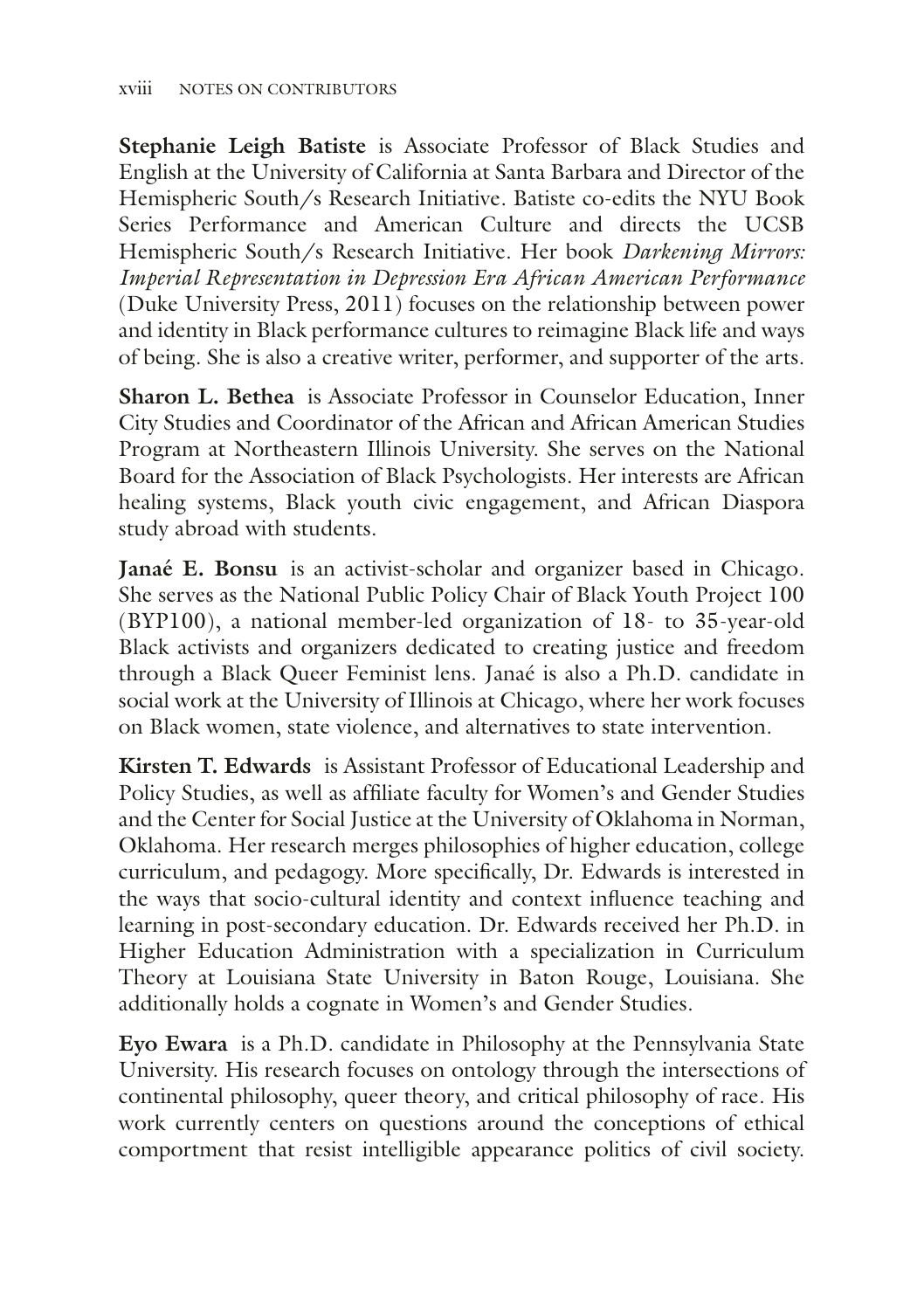This project focuses on Afro-pessimism, Queer Theory, and Phenomenology through readings of Judith Butler, Lee Edelman, Frank B. Wilderson, and Martin Heidegger.

**Eve L. Ewing** is an Assistant Professor at the University of Chicago School of Social Service Administration. She is a qualitative sociologist of education whose work is focused on racism and inequality, and the impact of these social structures on American public schools and the lived experiences of young people. She is also the author of the poetry collection *Electric Arches* (Haymarket Books).

**Kathryn T. Gines'** primary research and teaching interests lie in Continental philosophy (especially Existentialism and Phenomenology), Africana Philosophy, Black Feminist Philosophy, and Critical Philosophy of Race. She has published articles on race, assimilation, feminism, intersectionality, and sex and sexuality in contemporary hip-hop. Gines is the author of *Hannah Arendt and the Negro Question* (Indiana University Press, 2014) and co-edited an anthology titled *Convergences: Black Feminism and Continental Philosophy* (SUNY Press, 2010). She is the founding director of the Collegium of Black Women Philosophers (CBWP), co-founder (with Shirley Moody Turner) of the Anna Julia Cooper Society, and a founding co-editor of the journal *Critical Philosophy of Race* (CPR).

**Lakeesha J. Harris** is the founder of Black Witch Chronicles, Sojourner's Healing Room, and Black Witch University. As a practicing and evolving Black Witch, Lakeesha is a Reiki Master Teacher, Root Worker, Diviner, Community Healer and Urban Farmer. She holds a Bachelor's degree in Women's and Gender Studies from Northeastern Illinois University and in 2011 was selected as a Student Laureate. Her political literary work, *Spirit House*, was commissioned by the Greater New Orleans Fair Housing Action Center for the healing of the community.

**Raven Johnson** is a high school English teacher in Birmingham, Alabama where she was born and raised. She spent her undergraduate years at Auburn University in Auburn, Alabama where she met Dr. Andrea Baldwin. They would eventually work together to co-author this article. At Auburn, Raven gained a profound passion for minorities and minority issues. She spends much of her work as a teacher advocating for the inner city students she teaches. She is currently pursuing a Master's degree in Secondary Education from the University of Alabama at Birmingham.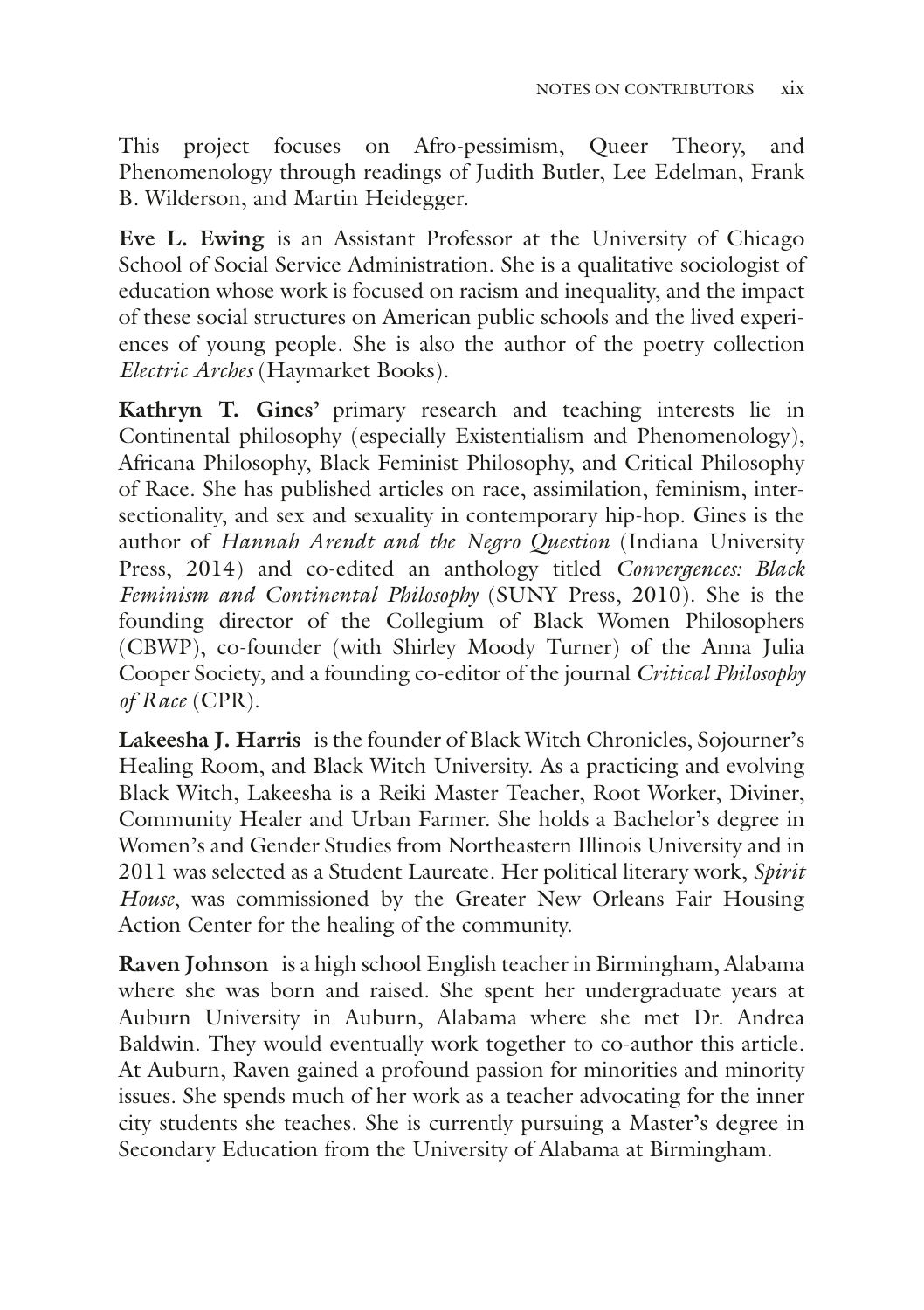**Toni C. King,** Ph.D., is Associate Professor of Black Studies and Women's and Gender Studies, and Director of the Center for Black Studies at Denison University. She earned a Bachelor's degree in psychology from Oklahoma State University, a Master's degree in Counseling from The Ohio State University, and a doctorate in Organizational Behavior from Case Western Reserve University. King co-edited *Black Womanist Leadership: Tracing the Motherline* (King and Ferguson, SUNY Press, 2011). Her scholarship, professional consultations, workshops, and seminars focus on relationships as a site for leadership development and recovery from oppression.

**Uvanney Maylor** is a professor and the Director of the Institute for Research in Education at the University of Bedfordshire. Her research interests include race, ethnicity, culture, educational equity, inclusion, and social justice. She is particularly concerned about the impact of race and culture on educational practice and student and teacher experience, identities and outcomes. She is a former member of the UK-wide Higher Education Funding Council for Education Research in Excellence Framework (2014) sub-panel for Education, and is an invited fellow of the Royal Society of Arts.

**Helen A. Neville** is Professor of Educational Psychology and African American Studies at University of Illinois, Urbana-Champaign. She is past Associate Editor of *The Counseling Psychologist* and *Journal of Black Psychology*. Her work on race, racism, and racial identity is widely published in peer-reviewed journals and books. Dr. Neville has been recognized for research and mentoring including receiving the APA Kenneth and Mamie Clark Award, the APA Division 45 Charles and Shirley Thomas Award, the Winter Roundtable Janet E. Helms Mentoring Award, The Association of Black Psychologists' Distinguished Psychologist Award, and the APA Minority Fellowship Program Dalmas Taylor Award for Outstanding Research.

**Edward O'Byrn** is a Ph.D. candidate in Philosophy at Penn State University. His areas of research are Ethics, Black American Philosophy, and 20th Century Existential Philosophy. O'Byrn's specific interests are in Black American Philosophy with a special emphasis on the Black Panther Party and Black Existentialism. His dissertation explores the intersections of Black American Philosophy and Existentialism. His work seeks to explore and emphasize the importance of existential thinking across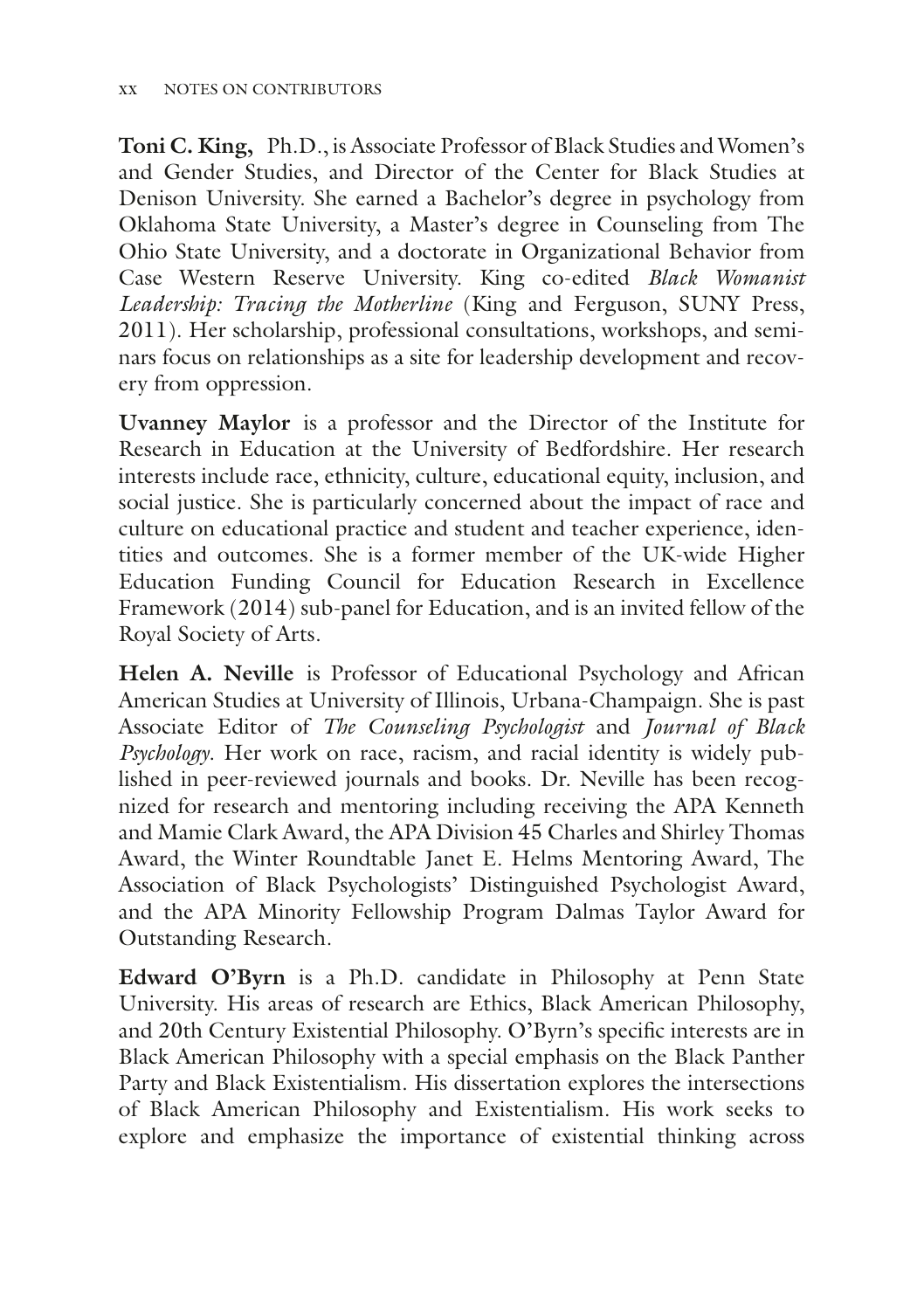existential thought focusing on figures such as Lewis Gordon, Frederick Douglass, Sojourner Truth, and Angela Davis.

**William Paris** is a Ph.D. candidate for the Dual Title in Philosophy and Women's, Gender, and Sexuality Studies at Penn State University. He is currently the Forrest S. Crawford Fellow in Ethical Inquiry with the Rock Ethics Institute. His dissertation, entitled "Frantz Fanon, Sylvia Wynter, and Hortense Spillers on the Ungendering of Black Life," brings these three theorists together in order to show how they develop critical tools for understanding the violent apparatus of colonial gendering toward "Black life" post-Enslavement and Colonialism. He is planning to finish in the Spring of 2018.

**Olivia N. Perlow** currently serves as an Associate Professor of Sociology and the African and African American Studies and Women's and Gender Studies programs at Northeastern Illinois University in Chicago. She is also the coordinator of the Women's and Gender Studies program. She specializes in race and ethnicity, social inequalities, critical criminology, and radical pedagogies.

**A. Marie Ranjbar** is a Ph.D. candidate in the Departments of Geography and Women's, Gender, and Sexuality Studies at the Pennsylvania State University. Her research and teaching interests include human rights, environmental and social justice, and transnational and postcolonial feminisms. Her current research focuses on intersections between human rights and environmental justice in Iran by examining how social movements use environmental conservation to make broader rights claims against the state.

**Jennifer Richardson** is Assistant Professor of Gender and Women's Studies at Western Michigan University. As a Black feminist and sociologist, her scholarship investigates identity and its complex and nuanced intersections. Particularly interested in exploring intergenerational healing circles, in the tradition of African ring shouts, as a methodological approach, Dr. Richardson's work focuses on bringing attention to Africana women and collective healing as a socio-political path to the recovery of self. Dr. Richardson's scholarship also brings light to the multidimensional ways Africana women negotiate the intersections of popular media, dominant discourses of beauty, and constructions of identity.

**Loretta Ross** started her career in the women's movement in the 1970s, working at the D.C. Rape Crisis Center, NOW, the National Black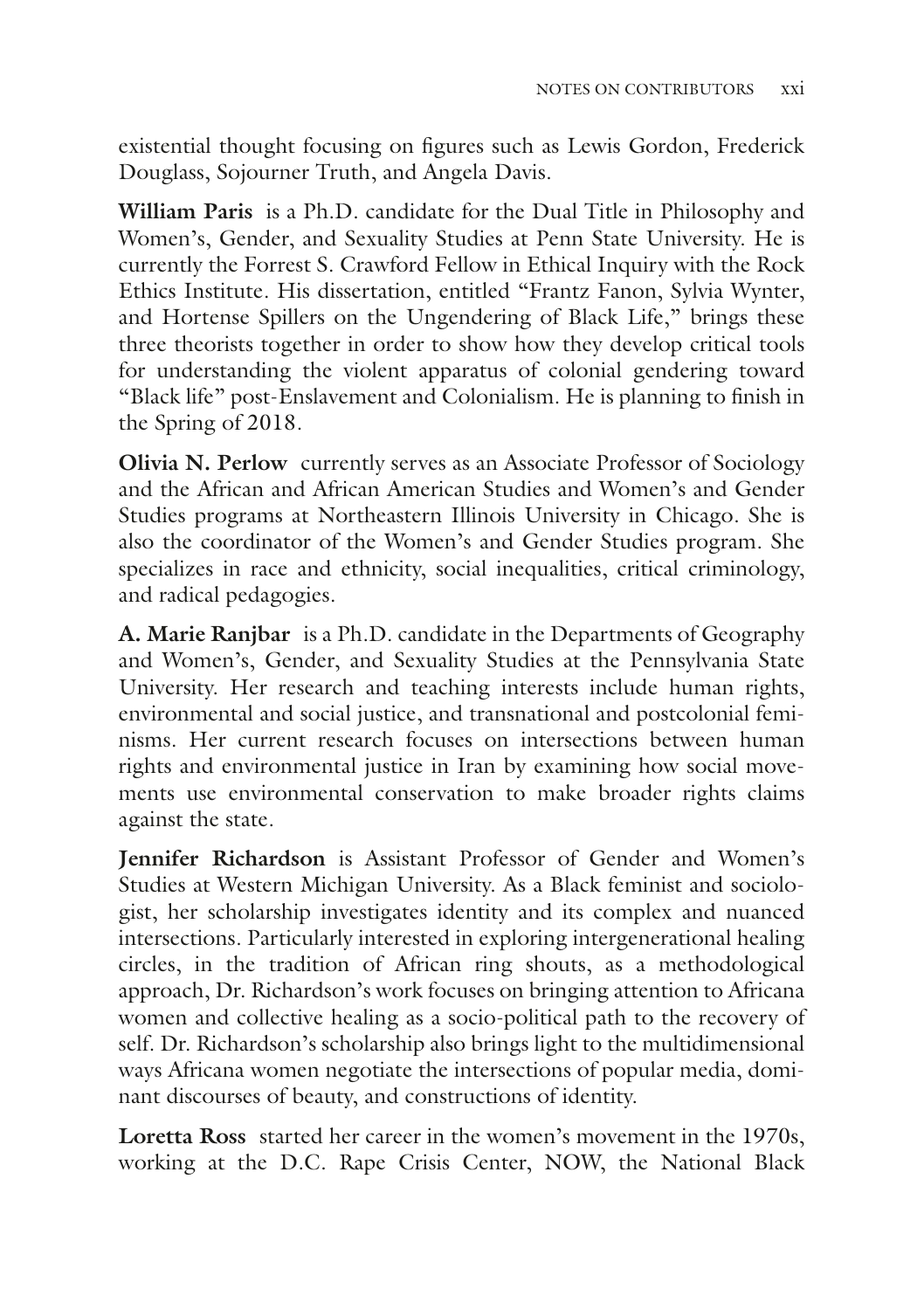Women's Health Project, and SisterSong Women of Color Reproductive Justice Collective, among other social justice organizations. She is one of the co-creators of the Reproductive Justice framework and has lectured extensively on human rights, racism, appropriate whiteness, Calling In the Calling Out Culture, and violence against women. Her most recent publication is *Reproductive Justice: An Introduction* co-written with Rickie Solinger and published in 2017. She was the co-director of the 2004 March for Women's Lives with 1.15 million participants.

**BarBara M. Scott** is Professor Emeritus in Sociology and Interim Director of the Carruthers Center for Inner City Studies at Northeastern Illinois University. She is the author of numerous publications including a co-authored introductory textbook and a co-authored Marriage and Families textbook which is now in its 8th edition. Dr. Scott is an enthusiastic advocate of *applying sociology* and a *feminist/womanist and intersectional analysis* to the everyday worlds in which we live. She is also a social activist who has been at the forefront of organizing among national and international women of color, both within and outside of academia.

**Zoe Spencer** is a Black Woman Activist Scholar from Barry Farms Projects in Southeast Washington, DC. While she currently serves as a professor of Sociology in the Department of Sociology and Criminal Justice at Virginia State University, she firmly believes that her material and academic accomplishments are only relevant to the way in which they give her the space to be heard and the opportunity to carry out her Divine Purpose, that is, nourishing the consciousness of the students, inmates, and community members that she is called to serve.

**Valerie Watson** has worked in education for over 30 years, initially as a school teacher then working as an adult education lecturer, trainer, director of counseling studies, and now as a head of a university counselling service for students and staff. She has maintained an abiding interest in issues of race, ethnicity, and the impact of difference on relationships, community action, and the maintenance of health through the use of and access to the arts for all. Latterly her work has focused on the potential of therapeutic work in groups and organizational reflective practice as a healing agent.

**Durene I. Wheeler** holds an associate professor position at Northeastern Illinois University in Educational Inquiry and Curriculum Studies. She holds a Core faculty appointment in African and African American Studies